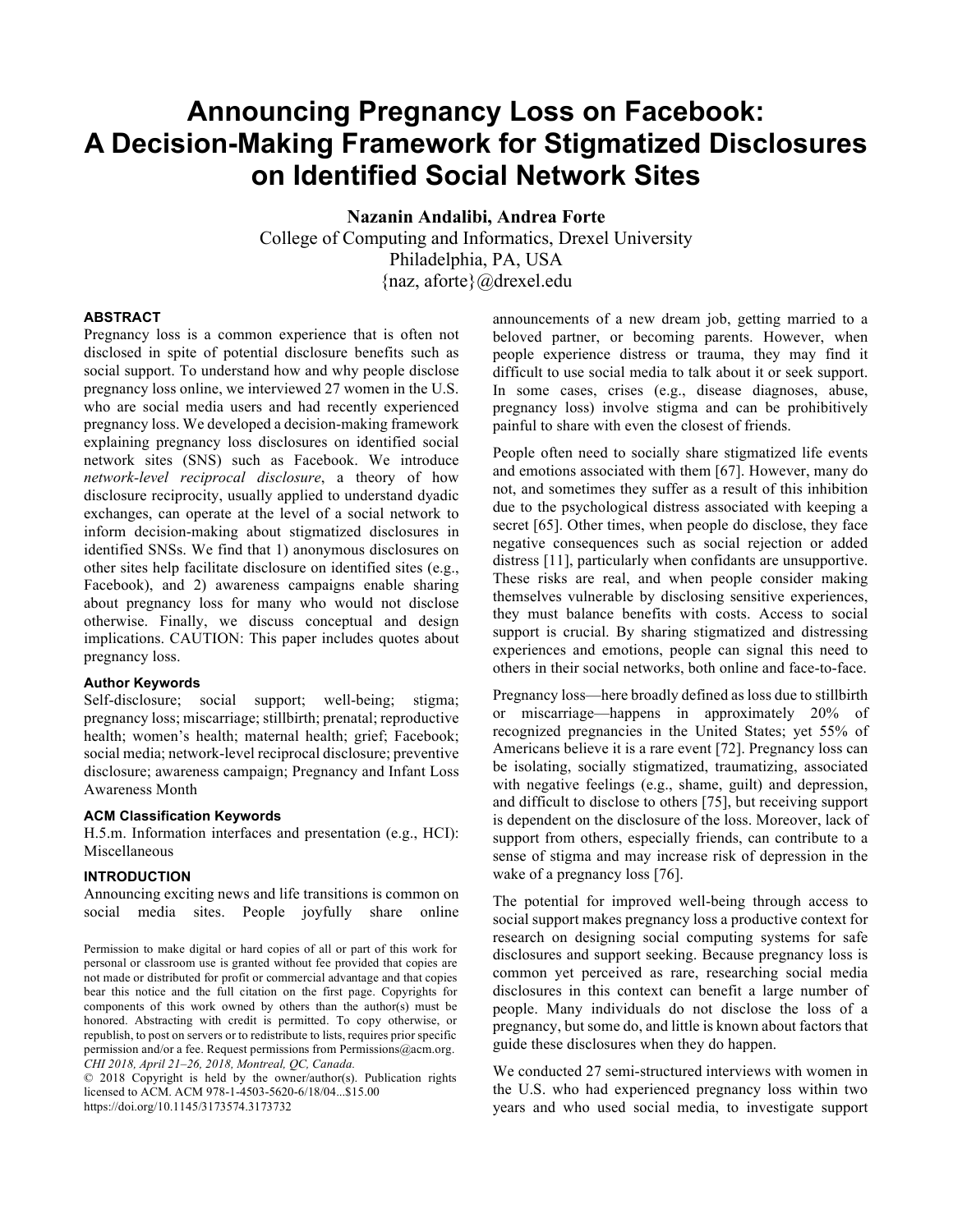seeking after pregnancy loss. In this paper, we focus on the disclosure experience on Facebook as a primary example of an *identified social network site (SNS),* that is, an SNS where one's identity and one's connections' identities are known. Although we did not set out to focus on any particular SNS for this study, all participants (except one who had stopped using Facebook) discussed Facebook as a site that includes their physical world connections (e.g., family, friends, coworkers). This made Facebook an important potential disclosure and support seeking venue for them. In this paper, we focus on disclosures on Facebook, an *identified SNS* where people's networks are typically comprised of people they know from physical world contexts [32], and where they typically present their physical world names and identities.

Through analyzing these data, we developed a framework to explain pregnancy loss disclosure decisions on Facebook. Our framework includes six types of decision factors: selfrelated, audience-related, societal, platform and affordancerelated, network-level, and temporal. We find that participation on unidentified (i.e., anonymous or pseudonymous) online platforms (e.g., Reddit) can help people feel more comfortable with disclosing the loss on Facebook. We also find that one-to-many disclosures on Facebook—to one's known social network—is appreciated because it enables avoiding many painful one-to-one disclosures. Importantly, we find that the Pregnancy and Infant Loss Awareness Month social media campaigns provide a socio-technical context within which sharing about pregnancy loss is possible for many who would not have disclosed otherwise, due to reduced perceptions and concerns of stigma. Finally, we introduce the concept of *network-level reciprocal disclosure* as a novel theoretical construct that can motivate social computing system designs to better facilitate sensitive disclosures and social support exchange.

### **RELATED WORK**

### **Pregnancy, Pregnancy Loss, and Social Network Sites**

A growing body of HCI scholarship has studied pregnancy, parenthood, and technology. Parents and expecting parents use social media for support or self-expression (e.g., [2,7,24,55,73]). Apps and interventions also exist to meet these populations' certain needs. For example some allow pregnant women to monitor pregnancies in stages [38]. Others help new parents of preterm infants track health data [34]. "Pregnancy ecology" is a proposed paradigm in designing pregnancy apps for use by not only the mother, but also others who play supportive roles [62], such as partners and mothers, who are often a woman's most important supporters after having a child [63]. Studies related to parenthood, motherhood, and pregnancy in HCI have largely focused on pregnancies that do not lead to a loss.

After a pregnancy loss, many women feel hurt, alone, unworthy, and unloved [84], and some experience fear, anxiety, symptoms of PTSD [57], and depression [59]. In addition to psychological distress, the loss also alters family

and social relationships; when family members are unsupportive, family communication is often disrupted [15]. For example, it is rare for someone to say "you will have another spouse" after a spouse dies; yet, it is common to say "you can have another baby" after a pregnancy loss [56]. The portrayal of pregnancy loss as a non-event can make a bereaved woman feel like an "unperson" in Orwellian terms [12]. Women's social identities as patient, mother, and full citizen are "spoiled" after a pregnancy loss [12], and many feel they can never be "cured" [37]. Spoiled identities obligate intensified impression management efforts and performances [26]; unsurprisingly, women who experience a pregnancy loss face a difficult decision when deciding whether, how, and to whom they disclose it.

During life events that cause sustained psychological distress, access to support is crucial to readjustment [1]. Those who can find support are four times more likely to find meaning in the loss [58]. Pregnancy loss survivors sometimes construct narrative stories about their pregnancy and loss, and social support is a factor in narrative reconstruction [37]. In the U.S. there are no grief rituals for pregnancy loss, and this loss remains largely absent from societal narratives [33]. Successful identity repair work is a required process for recovery after pregnancy loss [12]. Being able to disclose the loss is a prerequisite to accessing social support and identity repair work.

Research on technology use after pregnancy loss is scarce. One study suggested Internet-based interventions could reduce negative mental health effects associated with pregnancy loss (e.g., grief, depression, anxiety, PTSD) [40], however, this design area remains largely unexplored. What little research exists about online pregnancy loss disclosure has mainly focused on the practice and benefits of anonymous sharing in online support groups [23] and has noted the reluctance of many women to share outside of anonymous contexts [41]. Yet, we see that some women do disclose pregnancy loss on identified SNSs. In this paper, we address this gap to understand the socio-technical factors facilitating disclosures of pregnancy loss on identified SNSs.

## **Self-Disclosure and Social Network Sites**

Finding social support can be both a motivator and an outcome of Facebook use [27,42,68]. Access to both weak and strong ties can be a benefit of Facebook use, yet context collapse (i.e., when members of various social networks are flattened into one big group) poses a challenge, especially when people do not want to share information they deem sensitive with their entire Facebook network [50]. Some employ the "lowest common denominator" strategy by disclosing only what they perceive to be appropriate for all of their network [35]. When dealing with context collapse on Facebook, individuals need to prevent anticipated identitythreatening situations [44], and sometimes they do so using "preventive strategies" to avoid potential unwanted outcomes in the future [43]. A recent large-scale study of Facebook suggests that people share larger amounts of both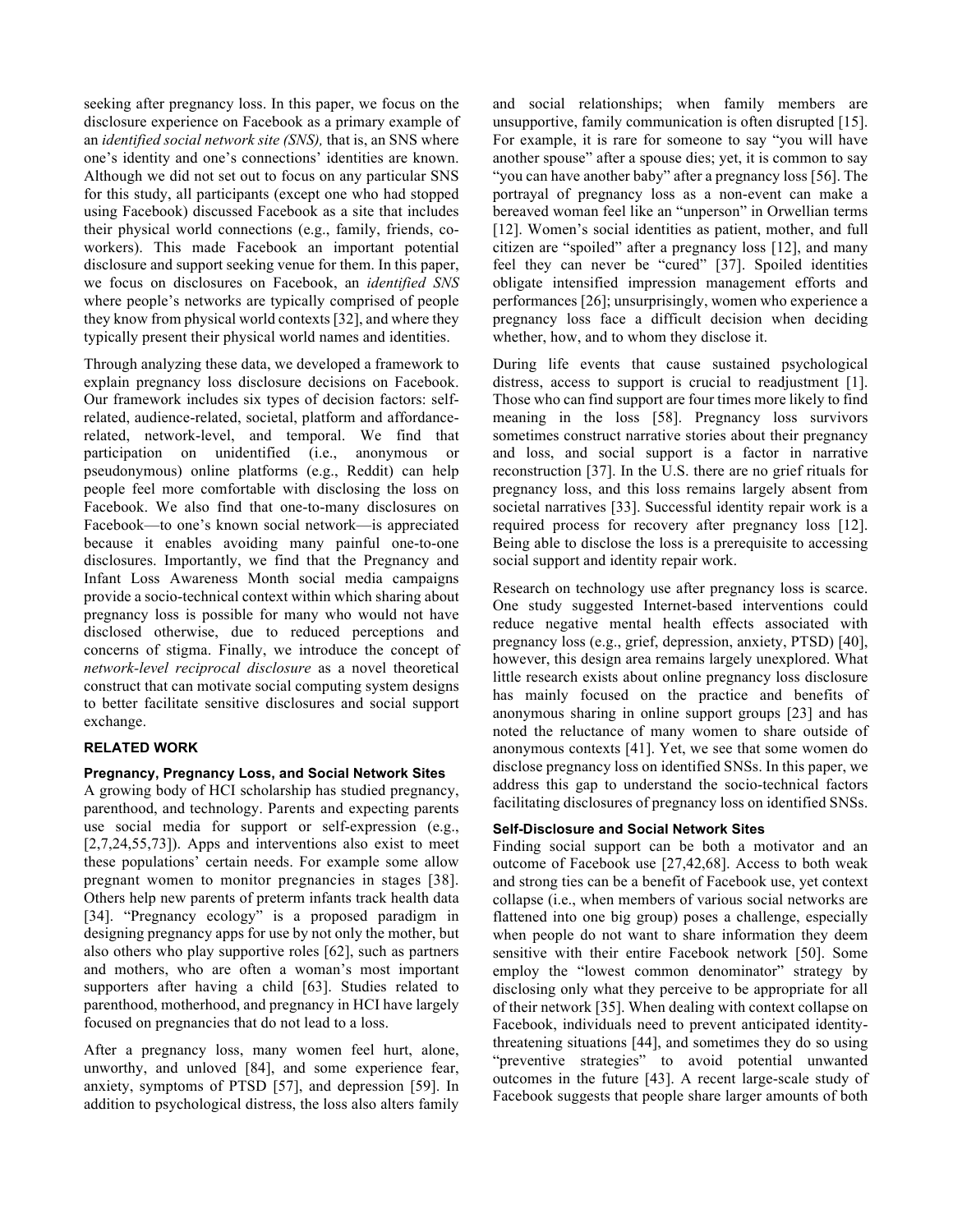positive and negative emotions when their Facebook networks are denser and smaller [14].

Several models have been proposed to understand selfdisclosure in dyadic contexts in non-computer-mediated settings (e.g., [17,21,28,61]), and some of these models have been applied to disclosure behavior on Facebook. For example, an interview study [82] about self-disclosure goals on Facebook identified motivations proposed by prior models [21,61] (i.e., self-expression, self-clarification, social validation, relationship development, social control) and added that people also use the site to keep a "personal record." However, participants in that study viewed Facebook primarily as a place for sharing positive news. A survey study using the same models found that for one-tomany status updates, social validation and self-expression were primary disclosure goals and that Facebook users use different functions for disclosures with different levels of intimacy, depending on their goals [8]. Intimate public updates (versus private) are perceived as inappropriate and lead to less liking of the poster [10], in contrast to research in dyadic contexts, which indicates intimate disclosures often increase the extent to which the discloser is liked [6].

While these studies contribute important knowledge about disclosure goals on Facebook, they do not focus on stigmatized and emotionally difficult experiences. This is important, because the literature in non-computer-mediated contexts tells us that people share negative emotions in safe settings with audiences that are likely to provide supportive feedback [67]. In particular, when people experience shame and guilt—feelings associated with pregnancy loss [47]—or traumatic life events, emotional disclosure is restrained [67]. The most traumatic personal experiences are often concealed [45] for reasons including self-presentation and impression management concerns [25]. On Facebook, people report sharing more positive emotions than negative compared to face-to-face settings [48,66]. If and when people do disclose negative experiences in spite of the difficulties, it is important to understand the reasons and socio-technical contexts that facilitate these disclosures.

Shifting our attention to intimate and sensitive disclosures, research suggests that features of computer-mediated communication such as a lack of non-verbal cues (e.g., [79]) or increased anonymity [4,78] can facilitate sensitive disclosures. HCI and social computing scholarship has examined how people use social media when they possess stigmatized identity facets or when they experience life changes that may induce psychological distress. Broadly, this line of research suggests both positive outcomes (e.g., access to support and social capital) and negative outcomes of self-disclosure and SNS use (e.g., negative well-being effects due to unsupportive reactions) [80]. Several scholars have investigated interactions related to grief of loved ones (e.g., family, friends) on Facebook, suggesting that Facebook enables expansions of public mourning [13]; similarly, an analysis of Facebook memorial pages suggests that the site

is a suitable space for sharing memories and grief with one's friends [51]. An interview study with people facing significant health concerns found that emotional support, motivation, accountability, and advice were reasons they participated in online spaces such as Facebook and health communities [60]. Other vulnerable populations, such as transgender individuals find Facebook both a site of stress and support [30]. For veterans transitioning into civil society, while barriers to disclosure of struggles exist, reenacting camaraderie triggers disclosures [74]. Groups such as fathers [3] and Low-SES, 1st generation college students [54] experience barriers to sharing information on Facebook due to positivity bias and fear of judgment or stigma; Disclosure of stressful events on Facebook moderates the link between stress and mental health, enabling young adults to elicit support [87]. Finally, college students who use Facebook who experience distress, have more self-presentation concerns, yet still sometimes engage in vulnerable selfdisclosures on the site [9].

The literature covers a large range of human experience, including parenthood and loss of loved ones; yet it does not investigate disclosures of loss and grief in stigmatized contexts like pregnancy loss in which the discloser may know of no-one with similar experiences in their network. The work we have reviewed suggests that such disclosures are difficult and accompanied by uncertain outcomes, yet they do happen. Why do some people disclose in settings such as Facebook? How do they decide to disclose and what potential risks and benefits do they perceive?

# **METHODS**

To answer these questions, we designed a phenomenological interview study to investigate how and why women who use social media disclose experiences of pregnancy loss, both in computer-mediated and non-computer-mediated contexts.

**Recruitment.** We sent out a brief screening survey on Facebook and Twitter (starting from the authors' networks) as well as flyers posted locally. The online call for participants was widely shared by people outside of the authors' networks. The goal of the screening survey was to find eligible interview participants and yield a strategic sample both in terms of demographics and experiences (e.g., age, used social media, disclosure and non-disclosure on social media). The survey included information about the study and inclusion criteria: having experienced a pregnancy loss during the past two years, being at least 18 years old, using social media, and living in the United States. We did not screen based on gestational stage of loss, as the grief experience is not dependent on it [56]. The study was open to transgender and non-binary people who had experienced pregnancy loss, but none responded. We asked about social media use and their disclosures of the loss as well as demographic and contact information. The survey was active November 2016-January 2017 and we received a total of 90 responses. Among survey respondents, 36 had not disclosed the loss on any platform, 51 had disclosed on one or more,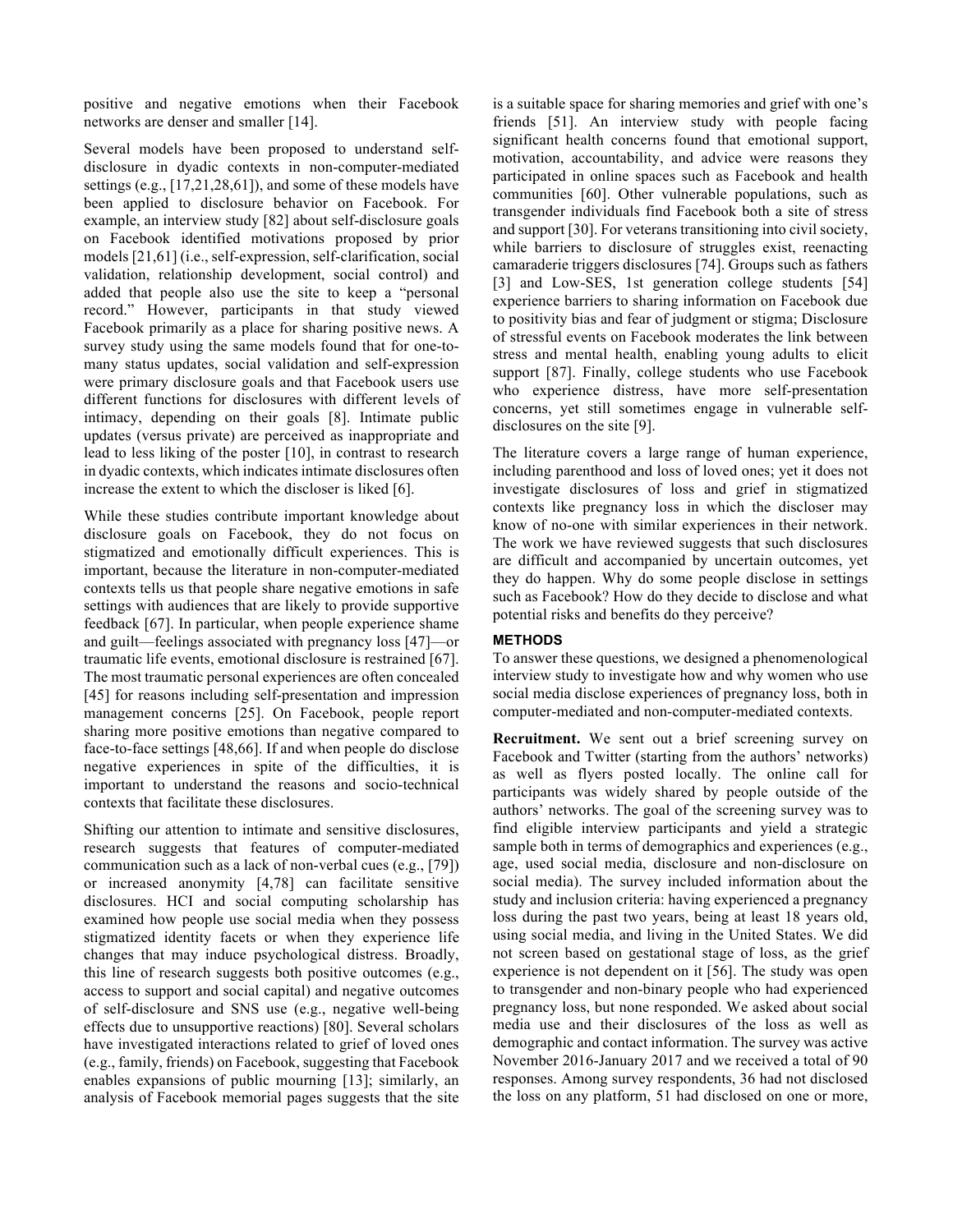and three could not recall. Among the 51 who had disclosed on one or more platforms, 41 briefly shared how they did so, out of which 22 had shared about their experience on their Facebook profiles. Those chosen for interviews were contacted via email with study information and a link to an online consent form.

**Participants.** We interviewed 27 women. The average age was 33.6 (range: 27-42). One participant was in a lesbian relationship, and 26 were in relationships with men. Eight participants reported no online disclosures about their loss; 19 reported online disclosures (e.g., Facebook profile, Facebook groups, Reddit, GOMI, Glow, BabyCenter). Of these, 12 had disclosed on their Facebook profiles, one commented on a friend's post and perceived it as disclosure, and 14 disclosed in support groups. Nine participants disclosed in at least two platforms. All participants reported using Facebook at the time of the interview, except one who only used Instagram and Twitter at the time of the study. Participants had experienced losses in various pregnancy stages including stillbirth. No participants reported directly disclosing pregnancy loss on Instagram or Twitter. All participants were raised and lived in the U.S., and were offered a \$25 Amazon gift card as a token of appreciation.

**Data collection.** We conducted semi-structured interviews. which freed participants to explain their experiences and allowed us to systematically cover important data points. The first author conducted all interviews via participants' preferred method of video or voice call. On average, the interviews lasted for 92.7 minutes  $(SD = 12.5, \text{ range: } 62$ -115). Only audio was recorded and transcribed for analysis. The interviewer began by sharing the study's goals, ensuring participants knew what it entailed, and asking permission to record the conversation. Then the interviewer asked what the participant's life was like when they found out they were pregnant, and what happened next. Follow-up topics included disclosures and non-disclosures of the pregnancy and pregnancy loss in computer-mediated (across platforms) and non-computer-mediated contexts, general use of social media, and reasons and thought processes leading to disclosures and non-disclosures. When possible, we asked for specific examples. In this paper, we only report on themes related to disclosure on Facebook.

**Analysis.** The constant comparative method, central to and popularized by grounded theory, drove the data analysis. The first author conducted iterative open coding, "through which categories, their properties, and relationships emerge" [77:66], looking for patterns in the data. Open coding allowed for flexibility and creativity in the codebook development [77]. Throughout the analysis, the authors discussed, refined, and reviewed the emerging themes.

#### **Limitations**

This study focuses on women in the U.S. and their experiences with pregnancy loss and disclosure. Future research could explore cultural differences in disclosure practices and partners' experiences. In this paper, we focus on factors leading to disclosures on Facebook; in other work, we investigate non-disclosure and other platforms. Similar to many interview studies, the goal of this work is not generalizability; future work could evaluate our findings with larger samples or other populations.

#### **Ethical Considerations**

It was important to us that participants felt their grief and other feelings were respected throughout the interview. We adopted guidelines posed by Kasket [39] for conducting interviews with bereaved people either remotely or in person, based on earlier guidelines for in-person interviews. These guidelines provide signs of different stress levels that interviewers can respond to. Moreover, because we learned that this study was of importance and value to participants as well as to us, we plan to write a public blog post to share the results with those who have been affected by pregnancy loss and the general public. Sharing results in an accessible format will allow us to contribute back to participants and the population we worked with. The study was approved by our institution's IRB.

## **FINDINGS**

Participants ranged widely in disclosure experiences, but a common thread in all but one was discussion of Facebook as an important social platform that they considered as a potential disclosure venue even if they did not ultimately disclose their pregnancy loss there.

We found that the decision to disclose a pregnancy loss was motivated by six primary types of factors. In the following sections, we explain how each of these factors contributed to disclosure decisions:

- self-related societal
- audience-related temporal
- network-level platform and affordance-related

### **Self-Related Factors**

Participants frequently reported that pregnancy loss disclosures on Facebook served as self-help mechanisms for seeking psychological benefits and aid. These included remembrance, taking control of the parenthood narrative, processing the loss, and eliciting support.

**Remembrance.** Some participants shared about the loss on social media in order to remember, honor, and acknowledge their experience and their loss. For example, P1 described the decision to announce the loss on Facebook*: "My husband started crying. And the doctor came in, and he said, 'I'm so sorry. You're right. The baby, her heart stopped last week.' And I said to my husband, 'We were gonna announce [the pregnancy on Facebook].' And he said, 'And we didn't.' And I said, 'It's like no one will know she was here.' So he said, 'I think we should put something on there for her, because people should know she was here, and that she changed our world.'*" Posting on Facebook was a way of honoring and remembering their baby. Prior work [52] addressing other kinds of loss suggests that the relationship does not die when a loved one does. In this sense, by sharing about their loss,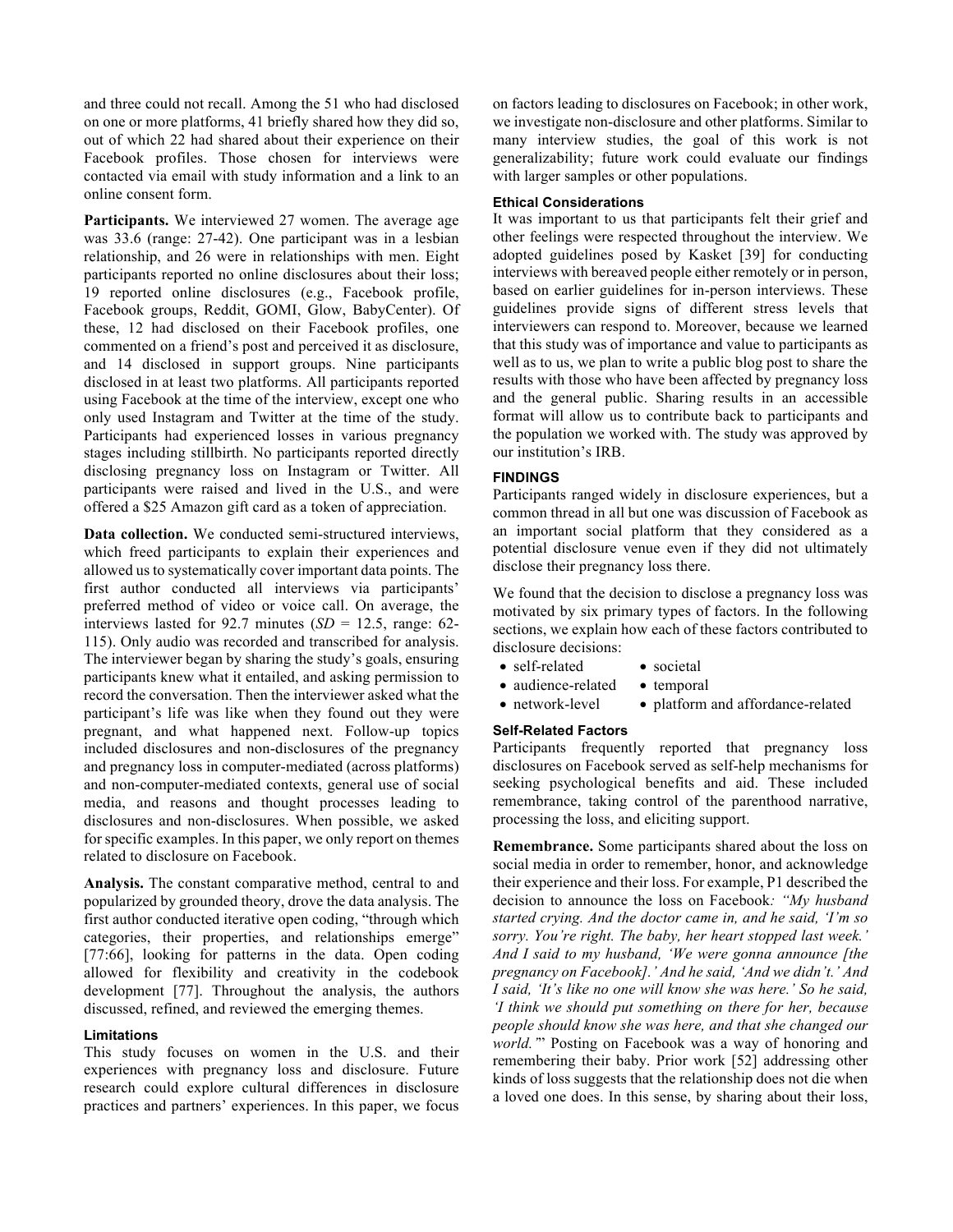some participants tried to create a social life for what was lost. Many participants needed to socially honor and remember their loss, and sharing on Facebook was one way of doing so for them.

**Taking control of the parenthood narrative.** The lost pregnancy was only part of a story, and many participants reported they wanted to take control of the narrative of their parenthood story and did so by sharing about it with their social network. On sharing on Facebook, P24 said: "*I had this pregnancy and I want people to know about it because that little baby was part of my story and I don't want to forget that. I don't regret any of it. I think going through that experience really, really made me appreciate my second pregnancy and just appreciate the whole process and how it's such a little miracle. Without that first pregnancy, I wouldn't have my son now, who is amazing*." Pregnancy loss survivors construct narratives about their pregnancy and loss, and social support is a factor in this narrative reconstruction [37]. Socially acknowledging the loss within the context of one's whole journey enabled participants to begin taking control of this narrative.

**Sharing about the loss as part of the healing process.** Additionally, sharing with the social network was part of the grief and healing process for some, whereby they would publicly acknowledge what had happened, not hold on to a secret anymore, and continue processing the loss. As P20 said: "*I didn't want it to fester, I feel like it would have festered in that I wouldn't have been able to move on with my life if I didn't get it out there. I felt like I knew since we wanted another baby, I had to get over it, I could get over our loss and continue on and hope we have a healthy pregnancy*." Sharing about difficult experiences is a process by which one may engage in identity repair, which is necessary for recovery [12]. Some believed that socially acknowledging and sharing the loss would facilitate their grief process, enabling them to approach a "new normal," [53] and pursue their goals such as growing their family.

**Eliciting social support.** Anxiety and needing support motivated some to disclose the loss on Facebook. As P1 said: "*We went on social media and we posted, 'You know, we've been here twice before and we're very scared and we're very worried. And we would just like everyone's thoughts and prayers and support during this pregnancy.' And I think that post got like 300 comments from all of our family and friends.*" In some cases, the disclosure of the loss on Facebook was not only to gain support in coping with the lost pregnancy, but also about anxiety related to a current pregnancy. This resonates with research suggesting that pregnancies after loss can be healing but can also be anxietyproducing due to fear of another loss [19].

## **Audience-Related Factors**

Audience-related factors were primarily about control: preemptively disclosing the loss in order to avoid unwanted conversations about the lost, future, or current pregnancies, and gaining control over what personal information was known to and discussed by others. These motivations were avoidance-based [17], and we use the term *preventive disclosure*, which has also been used in the context of gay identity disclosures outside of SNSs [16]. It is also noteworthy that eliciting social support, a "self-related" need and decision factor described above, also depends on the perception of one's audience as a likely source of support.

**Preventive disclosure: avoiding follow-up questions and taking control of information sharing.** Some disclosure motivations on Facebook focused on avoidance and taking control. In these cases, people disclosed the loss in an attempt to stop further queries or rumors. As P2 put it: "*The posts that we made to Facebook were basically so people... so rumors weren't happening. They were clarifying, 'This is what's happening. We appreciate your support.'*" Participants wanted to gain control over what information was shared about them, so they took initiative to share the information themselves.

**Preventive disclosure: avoiding conversations about the lost or future pregnancy and related plans.** Some people disclosed the loss on Facebook because they had widely disclosed the pregnancy on Facebook or through other means. Avoiding questions about the lost pregnancy (e.g., "Where are the baby pictures?") or questions about a future pregnancy (e.g., "Don't you want another baby?") were examples of these anticipated questions that led to disclosure of the loss on Facebook for some. For instance, P1 explained: "*Because we had made the [pregnancy] announcement, we had to make the announcement that we had lost the baby, to everybody. And that was a really hard position to be in."* Participants were concerned about others asking them about the progress of the pregnancy either in person or online. As another example, P20 stated that by sharing about the loss on Facebook she wanted to avoid questions about having kids: "*You know you always get asked when you have one child, everyone is like, 'When are you going to have another one?' You know like, 'So and so could really use another sibling,' type of thing*." Engaging in these conversations about pregnancy was incredibly difficult for some, and thus they tried to avoid such conversations by sharing the information once and for all.

## **Network-Level Factors**

Network-level factors are related to the composition and structure of one's total (egocentric) social network as articulated on Facebook. We differentiate network-level from subgroup, community, or dyadic relationships that might be performed on the site and that might be the subject of audience-related considerations. We define *network-level reciprocal disclosures* as disclosures to one's network that are motivated by observing others' disclosures. They do not serve the purpose of strengthening or maintaining any particular relationship because although they may be precipitated by seeing others' posts, they are not *in response* to those posts. Instead, they are a response to a perceived reduction in stigma. Some disclosures motivated by network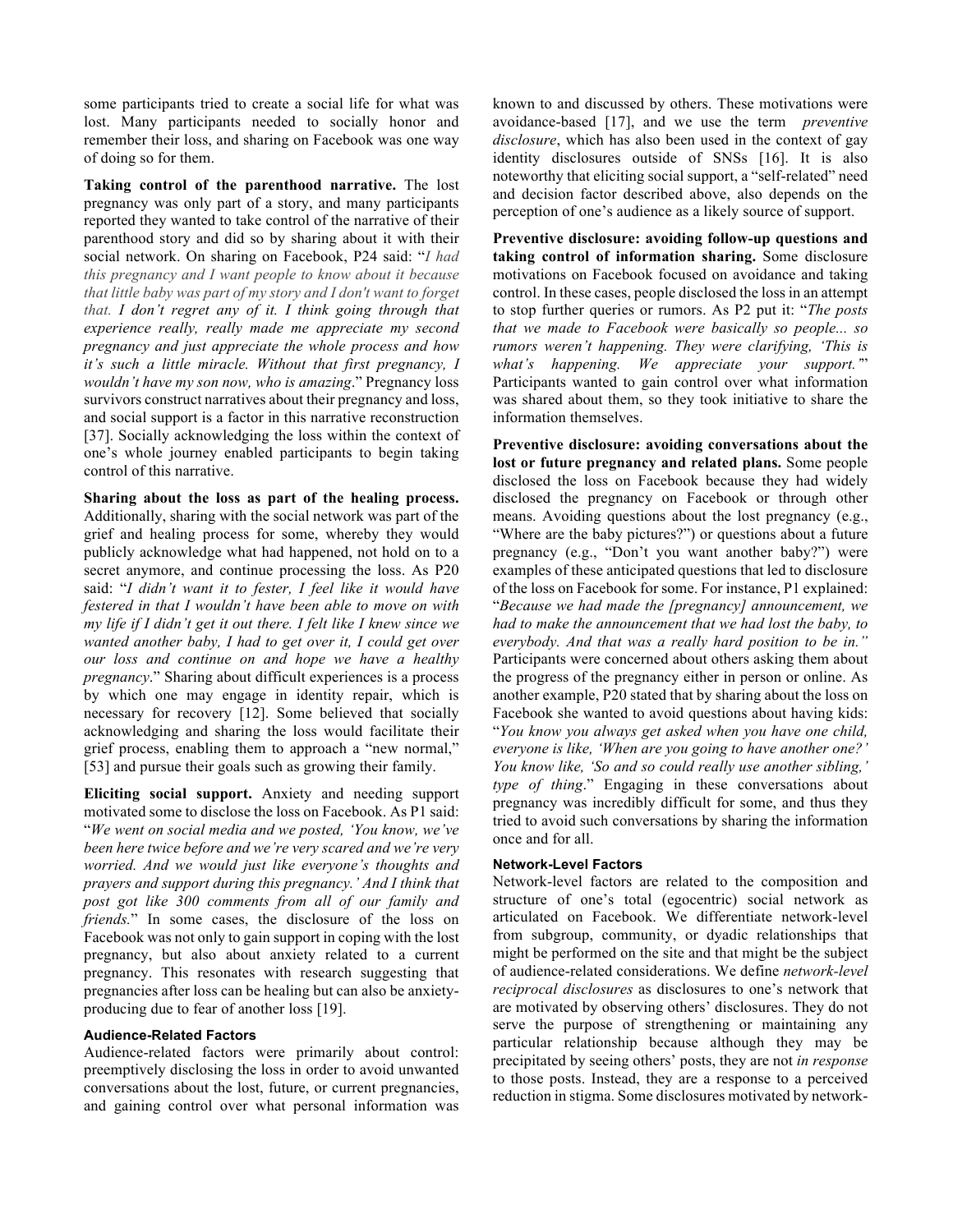level factors happened in the context of social media awareness campaigns. These campaigns provided additional safety, leading to less perceived stigma, and enabled disclosures that may not have occurred otherwise.

**Inspired by others' pregnancy loss disclosures and responses to them in one's network.** Seeing other people post about their loss experiences and the supportive comments associated with those posts made it easier for some to post about their own experience. As P17 shared: "*I came to the decision to make it public on Facebook this past week actually, because a good friend of mine, she posted her experience about having a stillbirth. I think that opened up my eyes because I saw that everyone was being very supportive of her. All of my fears about, I don't know, they seemed like silly fears now, I guess, but just not feeling woman enough, feeling like a failure. I feel like she was very brave and to post that because it's such a sensitive personal issue. I think there's a need to make it more visible to the world, so I appreciated her doing that. She really inspired me to post about my miscarriages*." Similarly, P18 emphasized that "*It's been helpful in general just to see that someone else, my age, that I knew experienced a loss and has been brave enough to talk about it."* When others that one *knew* openly shared about their loss on Facebook, and participants observed responses they perceived as positive, they felt motivated to share their experiences as well.

Additionally, the Pregnancy and Infant Loss Awareness Month social media campaigns facilitated *network-level reciprocal disclosures* of pregnancy loss on Facebook. The perception and observation that more people share about loss in the awareness month led some to share about their experiences. For example, P15 said: "*I think that, similar to how the pregnancy-related subreddits are a space in which it's appropriate to share information about pregnancy, that awareness month creates a context in which people feel like it's not totally arbitrary. They are participating in something*." Awareness campaigns provided a context where some felt that sharing about their experience was legitimized because others were also sharing; they were part of a larger network-level experience.

Participants described feeling less alone and safer about sharing their own experience after seeing others post. Others' disclosures made them feel like they were not the only people disclosing difficult experiences that made them feel vulnerable, and seeing reactions to others' posts made it easier to gauge their potential audience's reaction.

**Being a source of support for current, past, and future invisible similar others in one's network.** Disclosure was not only a network-level reciprocation but also sometimes served to signal openness to future reciprocation by others in the network. Some people disclosed the loss on Facebook because they wanted to be a source of support and hope for connections who may have been, are, or will be in a similar situation. For example, P9, who shared about her experience on Facebook during Pregnancy and Infant Loss Awareness Month, said: "*Anybody that I talked to in real life, my mom or my friends or even my husband, I don't feel like it was the kind of support I needed. They tried, I mean they love me, it's not like they weren't trying to help me, but I needed somebody who had been through it and had similar circumstance to feel like they understood… I was putting it out there just in support of anybody who might be experiencing a miscarriage and feel alone, because I felt very alone. Just to extend, not only to let people know that it happened to me and to acknowledge the loss publicly as a way of healing, but also to let anybody know that if they were going thought it themselves and wanted someone to talk to, that I was available for that."* The awareness campaign provided a context within which P9 shared about her experience to be a source of support for others, and to let them know that they are not alone.

Relatedly, P18 framed her disclosure as a beacon for those who might be suffering in the positive glow of others' everyday Facebook posts: "*I wanted to be able to provide a personal story since so many people go through the same thing… when I was dealing with it I didn't know anybody. I mean, my mom had had miscarriages and my mother-in-law had but I didn't know anybody my age who had. It would've been nice to be able to relate, because I do think especially on social media there's so much showing of only good things and it sort of feels like everybody else is getting pregnant and having successful pregnancies and you're alone when you're not.*" Sometimes participants needed forms of support that they believed would only come from someone who had been through a loss as well, or who shared certain characteristics (e.g., age) in addition to the loss experience. Many did not have access to this kind of support when they needed it most themselves, and this lived experience motivated some to share about their loss on Facebook. By doing so, they hoped they could be helpful to others who may feel alone and isolated, like they did at that time – unable to identify others in their network, sometimes with certain characteristics, who had experienced pregnancy loss and who could potentially be supportive.

### **Societal Factors**

Some participants disclosed their loss experience in an attempt to reduce societal stigma around pregnancy loss, or as a call for political action related to reproductive rights.

**Disclosure as activism: fighting stigma and increasing awareness.** Some participants shared about their loss on Facebook to fight the stigma surrounding the experience, and to raise awareness among those who may experience a future pregnancy loss and others. Many felt frustrated by the perception that they were not "*supposed to*" talk about their experiences, that they should keep pregnancy loss a secret, and that they felt attacked when they disclosed. As P1 put it: "*I made a long post after we found out that we lost the baby. I said, 'You know, I have realized that people think that this is for attention, or that they would never post until they knew everything was okay. But I never really understood why we*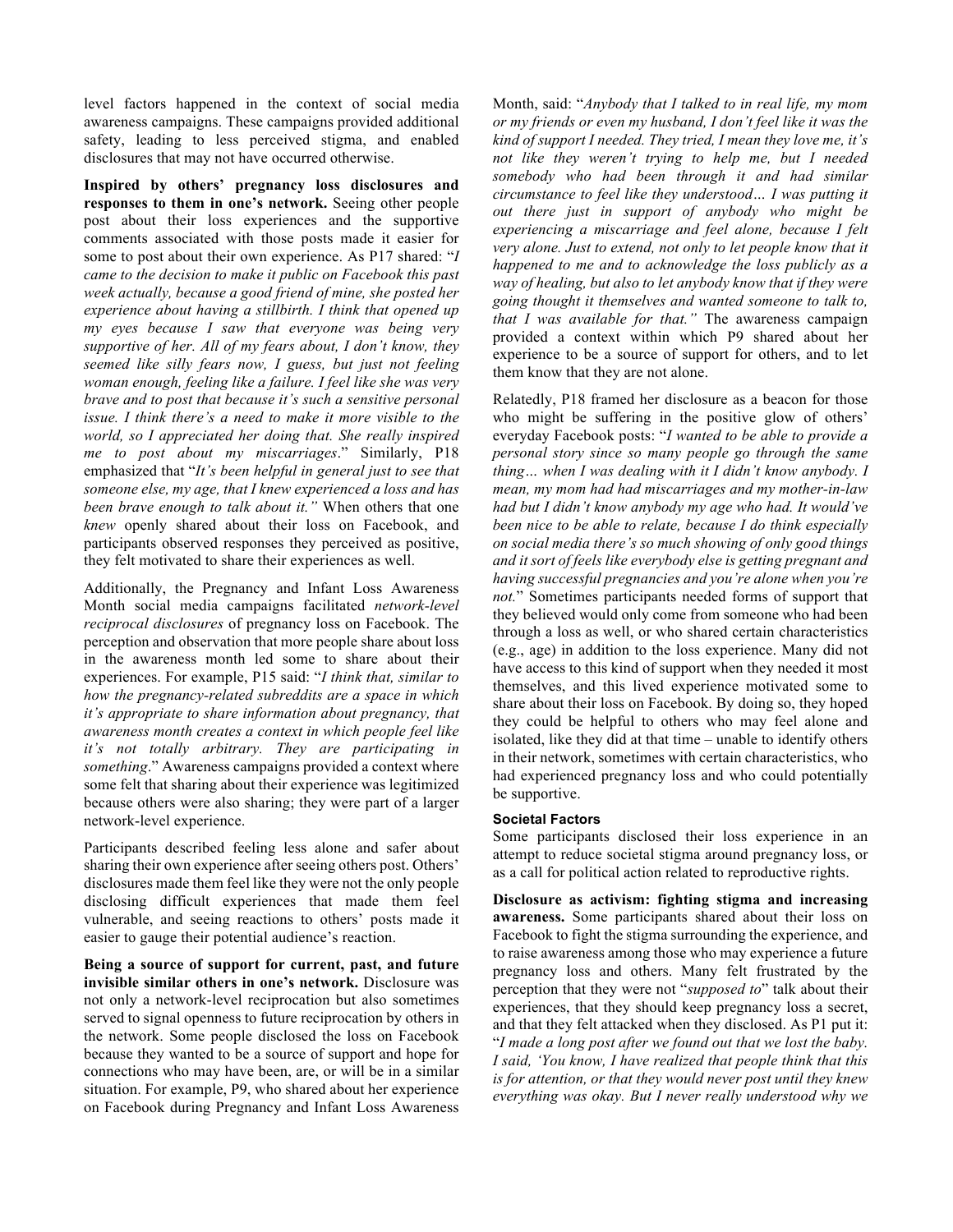*do that. Why do we keep it such a secret? Because I feel pain, no matter what, if I tell you or I don't tell you. I'm still sad that my baby's gone. And my husband is sad that his baby's gone. We had plans. We had hopes. And we're not just, we know the birthday of all of them. We know how old they'd be right now. We don't forget them, so why shouldn't we share that? If you're our friend, if you care about us, wouldn't you wanna help us? If it was your child that passed away, or when your mother or your grandmother or your, a family member, passes away, people don't just go, 'Well, you shouldn't talk about that until you're through it.' They say, 'What can I do? How can I help you?' And we acknowledge that loss, that absence."* This is an example of a participant who wanted to challenge her audience and the stigma around talking about pregnancy loss by sharing a critical and intimate post on Facebook.

Other participants wanted to educate the public about pregnancy loss, raise awareness about pregnancy loss and women's reproductive health, fight stigma, or encourage political action. P13 reflected on her experience sharing on Facebook: "*Probably, the scariest post was writing about my ectopic and emergency surgery… The first time I wrote about it was in relation to reproductive rights and the idea of a personhood amendment and it was scary. That's the word that keeps coming up to me. It was scary... I don't want people to feel sorry for me but I want them to learn about miscarriage. I want them to learn about these issues. I want them to learn how to support people who are going through them and I want them to take action when there's some policy or legislation that can affect women in these ways.*" The frustration surrounding perceived stigma about pregnancy loss motivated disclosures aimed at fighting this stigma by activating social networks for political action.

The Pregnancy and Infant Loss Awareness Month social media campaigns provided a context for disclosures motivated by societal factors. For instance, P2 had several loss experiences. She did not share the first loss with many people because she had not shared the pregnancy and sharing the loss was challenging. They got pregnant again and experienced a loss after birth, and then got pregnant a third time. Awareness month provided P2 with a context to start sharing about her experiences on Facebook. She said: "*When the next October came around and it was the awareness month, I thought it's important; this is important information and people need to be aware, so I started sharing. I shared my story on Facebook. By that point a lot more people knew because we were pregnant again. I made a big post on Facebook about our story and how people don't know the statistics, and how important it is for women to know that going in so that they're prepared because it feels like a punch in the gut when you had no idea that it would be that common. So yeah, made a couple of posts throughout October last year about loss awareness… I put some of the statistics in there, like one in four*." For some participants, raising awareness was a major motivator for disclosure and fit within the context of awareness month social media

campaigns. While these disclosures often had other motivations such as seeking support, raising awareness was a major goal.

Pregnancy loss is an event largely excluded from social narratives, and can fracture one's identity and make it difficult to narrate and articulate at bodily, emotional, and social levels [33]. Society does not provide a repository of stories about pregnancy loss, and this makes it challenging for people to make sense of the event [33]. We find that people disclosed on Facebook to actively construct this *societal* narrative. When participants talked about noncomputer-mediated disclosures, societal factors were less salient and did not include the goal of activating one's network to take political action and reduce stigma broadly.

## **Temporal Factors**

The amount of time that had passed since the loss was another factor influencing disclosures on Facebook. As time passed and especially once another pregnancy was likely to be carried to term, some participants were more likely to share about the loss on Facebook. For example, P24 reflected: "*I think with just more time going by and me not having the anxiety of miscarrying again. Even though I know there was a very small chance that something could have gone wrong in the second or third trimester with my baby, we did a bunch of genetic testing since I am over 35 and everything came back looking great. It gave me a huge peace of mind. Just with some more time and with more confidence in my second pregnancy I just felt more comfortable talking about it*." Other times, participants felt that just by the virtue of time passing, they were more comfortable disclosing the pregnancy loss to others in their life, since they had progressed in the healing and grief process. As P9 said: "*I had almost nine or ten months since the actual miscarriage, so it wasn't like it was so fresh. I was finally able to talk about it and feel like it would be okay to be out there in public.*" Pregnancy loss creates a type of trauma that needs to be managed over time [75], and some women shared about the loss as part of this management with time as a critical factor. It is not uncommon to wait before disclosing difficult experiences; for example disclosures of childhood abuse are often delayed [64]. Semaan et al. [74] found that transitioning veterans share their struggles on social media after time had passed and call such disclosures "delayed disclosures." While we sometimes observed "delayed disclosures," the passage of time was not always a factor leading to disclosure, and in fact sometimes inhibited disclosures as participants feared invalidating responses such as those implying that "they should be over the loss by now."

The Pregnancy and Infant Loss Awareness Month social media campaigns sometimes helped make disclosures that had been impeded by the passage of time possible. Particularly when one had shared about other topics on social media (i.e., non-intimate and positive), the awareness day campaign helped facilitate disclosures by making them fit within the larger narrative of one's Facebook use, and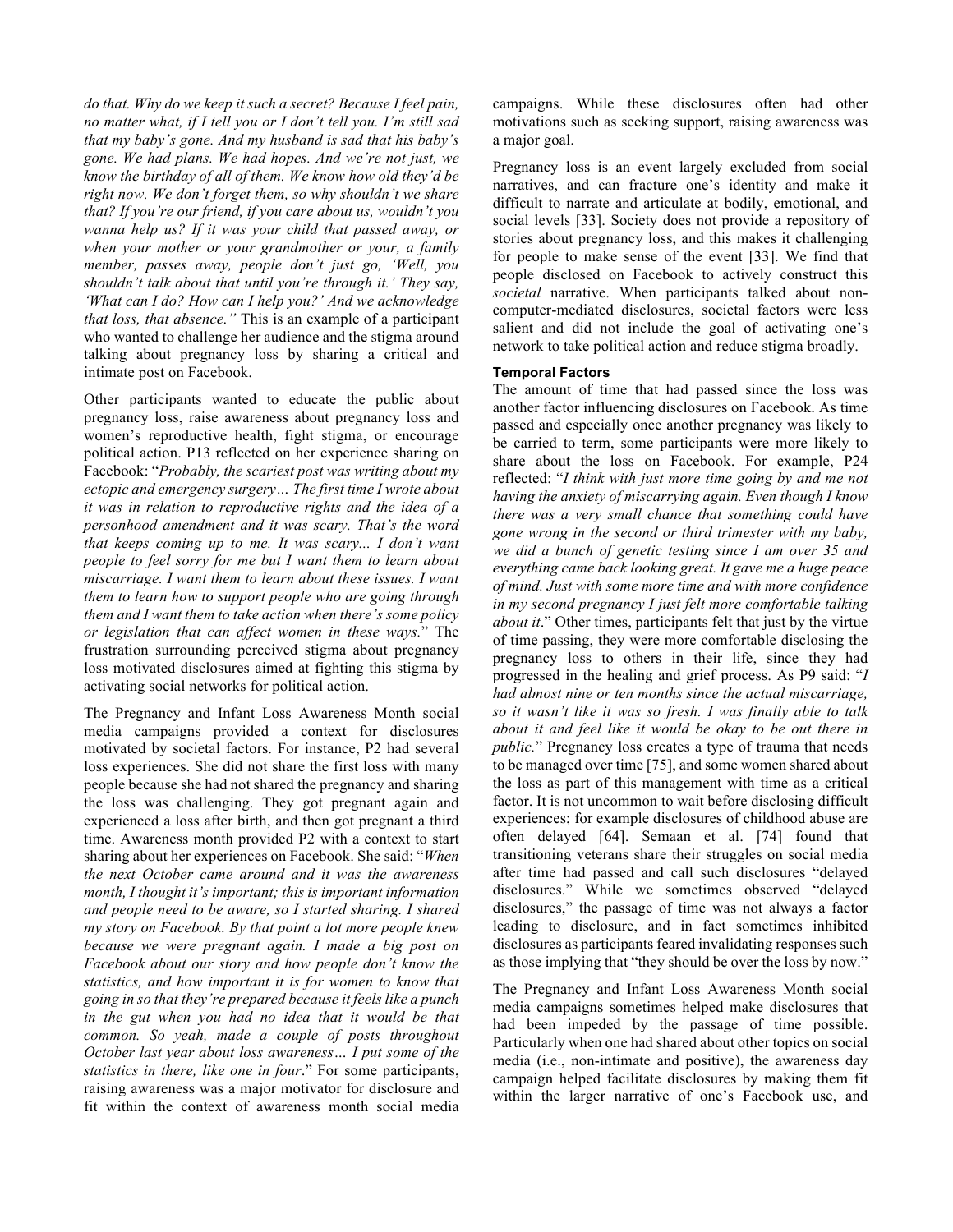Facebook in general. As P14 said: "*Most of what I post on my wall is, hey, my kid just did this cute thing today. I don't actually post a lot about myself. A post about a miscarriage that's not even happening right now, feels like it will be out of place and out of context… there's an awareness month, October. I feel like in that context, by next October, I can share, because other people will be, because there's the context of, hey, it's awareness month, so here let me tell you. It gives me that excuse to share or reason to share, as opposed to just out of the blue. I just can't figure out how I would share that out of the blue, so I just don't*." Some participants had difficulty finding a meaningful context for sharing about their pregnancy loss after time had passed; social media awareness campaigns provided that context.

#### **Platform and Affordance-Related Factors**

Socio-technical features of Facebook influenced disclosures of pregnancy loss, including both technical affordances and the ecology of social media that participants used.

**One-to-many disclosure: avoiding many one-to-one disclosures.** For participants who had decided to share about their loss, the broadcast nature of Facebook posts motivated disclosure there because they would not have to engage in many individual conversations about the loss. As P2 put it, "*The easiest way to tell a lot of people that something drastic has happened in your life without having that one-on-one conversation over and over and over again is just to put it out there and be like, 'This is a thing that happened and my entire life is changing.'*" Telling others about a loss one-toone was difficult for participants, as P22 said: "*I didn't have bandwidth to call everybody and tell them*." Additionally, the size of one's Facebook network was a relevant factor when adopting the one-to-many disclosure approach. As P18 mentioned "*knowing it would reach more people if I were to put it on Facebook, so I put it on Facebook,*" compared with Instagram where her audience was much smaller.

The prospect of having individual conversations over and over again was painful and emotionally challenging for most participants who decided to disclose on Facebook. Prior work in non-sensitive contexts suggests that people appreciate being able to "broadcast" content to their Facebook network, and ask questions from them [81,85]. In sensitive contexts, a recent study [29] on relationship breakups on Facebook found that announcing a breakup on the site was "efficient;" however, their survey data did not provide an explanation as to why. Here, we demonstrate that people engage in an intimate disclosure in a one-to-many approach, not just because they wanted support as in the case of [81,85], but because they needed to avoid many emotionally charged and difficult one-to-one disclosures.

**Asynchronous communication: need not worry about the audience's feelings.** Some participants found it helpful to share the information without having to worry about the audience's feelings as they would if they disclosed over the phone or in a face-to-face conversation. For instance, P13 reflected: "*I didn't want to talk to people about it because I*  *didn't want to deal with their feelings about it. I didn't want to feel like I had to manage their feelings… That's easier on social media because they're not in front of me. I definitely have friends who cried when I told them. I don't want to deal with somebody else's tears about it. You don't have to do that on Facebook*." In this sense, asynchronous communication made it easier for the participants to talk about their experience on Facebook compared to more synchronous settings, and allowed them to take care of their own needs rather than others' in difficult times. Prior work suggests asynchronous communication enables more deliberate selfpresentation [83], and lowers the cost of communication because, for example, there is no need to schedule for it [86]. We identify sensitive disclosures as another helpful use of asynchronous communication modes.

**Anonymous disclosures in other online spaces.** For some people, prior participation in more anonymous online spaces (e.g., BabyCenter, Reddit) made it possible to share on Facebook, where they used their physical world identities and their networks were comprised of connections they knew. Interactions in more anonymous spaces provided participants with feelings of safety and courage – an enabler of disclosing to one's known network. Processing their experiences on more anonymous sites helped people decide exactly what and how to share, and reduced anxiety about sharing. For instance, P9, who eventually shared about the loss on Facebook, described how using Reddit during the year after her loss made her comfortable enough to share on Facebook later: "*I felt more comfortable putting it out there. If I didn't have Reddit, I don't think I would have coped as well.*" Similarly, P22 said: "*I think that sharing on BabyCenter, in a sense, gave me the courage to do it on Facebook. I think if I had not shared before, I would not have known what to share, I would've been very worried about it*." Anonymous disclosures paved the way for disclosures on Facebook. This finding extends prior work that suggests people often have an easier time disclosing stigmatized experiences anonymously (e.g., [4,49,78]). We found that anonymous disclosures, while needed, may not be sufficient, and may help people who feel the need to disclose difficult experiences to their social networks in identified contexts such as Facebook. This finding indicates the important, distinct, and complementary roles of disclosures in identified and anonymous online spaces.

#### **DISCUSSION AND IMPLICATIONS**

Based on interview data, we developed a disclosure decisionmaking framework comprised of six major factors that inform pregnancy loss disclosures on Facebook. Disclosure decision-making factors are related to self, audience, network, society, passage of time, and the platform being used to disclose. Although these decision factors were observed in the context of pregnancy loss disclosures on Facebook, we expect that they would motivate decisionmaking about disclosures of other stigmatized identity facets or life events in other or future identified social networks, where people use their physical world identities to connect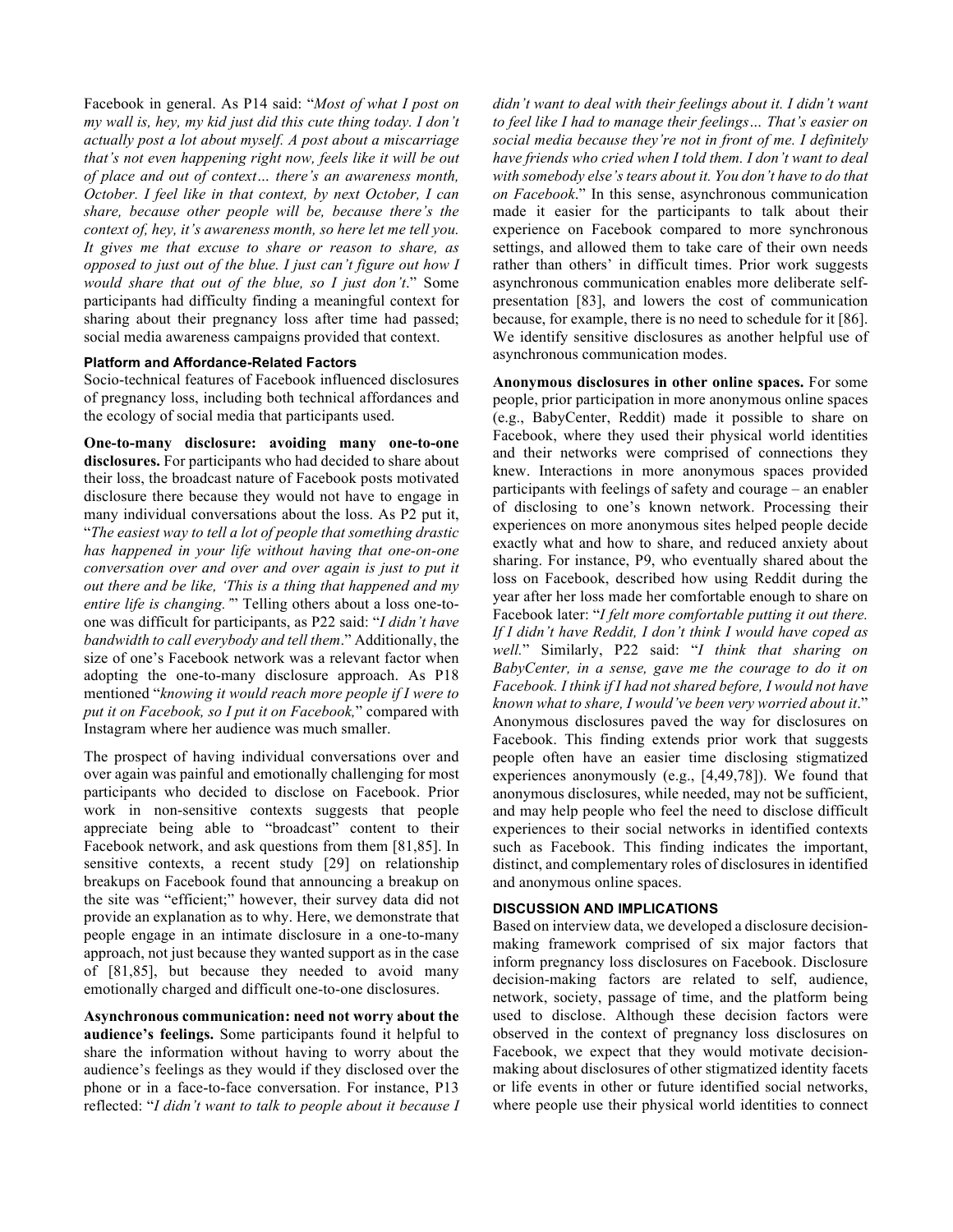with others they know. We introduce the concept of *networklevel reciprocal disclosure* to describe broadcast disclosures motivated by or in anticipation of others' disclosures, and in response to a perceived reduction in stigma – a form of disclosure that is largely unique to SNSs. We also show that social media awareness campaigns prompt disclosures that may not have materialized on SNSs otherwise, and uncover some of the distinct and complementary roles of sensitive disclosures in anonymous and identified online platforms.

#### **Disclosure Decision-Making Framework**

Our decision-making framework shares some features of a model proposed by Greene et al. that explains disclosure decisions in non-computer-mediated dyadic settings [28]. Greene et al. proposed that self, other, interpersonal, and situational-environmental-focused reasons contribute to disclosure decisions. In that model, self-focused reasons are concerned with the psychological and tangible benefits to the discloser (e.g., catharsis, self-clarification, and seeking support). Other-focused reasons refer to the responsibility to inform and desire to educate others. Relationship-focused reasons are concerned with having an intimate and trusting relationship with the disclosure partner. Finally, situationalenvironmental reasons refer to the disclosure recipient's availability, whether the recipient demands disclosure, or whether the recipient is involved as the disclosure's subject matter. In our analysis, the self-related theme resonates strongly with Greene et al.'s self-focused theme. However, although elements of other-, relationship-, and situationalenvironmental reasons can be found in our data, our analysis illustrates that these factors are substantially different in the context of Facebook than in dyadic offline disclosures; as such, we use a different nomenclature.

For many participants, the societal influence that can be asserted by like-minded networks politicized the disclosure of pregnancy loss on Facebook. Disclosure as activism eclipsed the desire to "educate others" as discussed in Greene et al.'s [28] dyadic disclosure model, to become a highly public vehicle for affecting widespread social change. This is similar to gay identity disclosures; some come out in order to make homosexuality more visible and reduce misconceptions [16]. Situational-environmental factors in the dyadic disclosure model focus on relational factors and availability of the intended recipient of disclosure, but in the SNS context, situational and environmental factors are very different, involving features and affordances of social computing systems as we find.

#### **Network-Level Reciprocal Disclosure**

In dyadic non-computer-mediated communication, reciprocal disclosures happen when one person discloses information, and the other reciprocates with information of a comparable intimacy level. In these contexts, the occurrence of reciprocal self-disclosure is one of the most consistent findings in disclosure research [22,46]. From a social exchange perspective, intimate disclosures create an imbalance and to re-establish balance, the disclosure partner might disclose something about themselves to reciprocate [5]. Reciprocity could also be a function of modeling, where the confidant emulates the discloser's behavior due to being unsure about social norms [69].

In the present study, some participants disclosed their pregnancy loss on Facebook because others in their network had disclosed on Facebook. While these disclosures made by others were one-to-many and not directed at participants, they enabled reciprocal disclosures. We call these disclosures *network-level reciprocal disclosures*. By seeing others post, people knew and felt pregnancy loss was not unique to them; by observing posts that did not receive negative responses, participants felt that sharing about their loss may be more appropriate than they originally thought. Even if that was not the case, they would at least not be the only people deviating from the perceived norm of "not posting about pregnancy loss" on platforms like Facebook. *Network-level reciprocal disclosures* also enabled people to provide support to potential future similar others within their network. This is a departure from our knowledge about dyadic reciprocation, as well as online contexts dedicated to specific topics. Disclosures that happen in online spaces dedicated to specific kinds of difficult experiences, (e.g. forums for mental health [20], addiction recovery [70], sexual abuse [4]) are expected. *Network-level reciprocal disclosure* becomes relevant when context collapse, stigma, and perceptions that others in one's social network have *not* experienced something similar conspire to dampen opportunities for disclosure. The effects of *network-level reciprocal disclosures* are not restricted to a group of selfidentified similar others, whether anonymous, identified, known, or strangers. For instance, Semaan et al. labeled such behaviors "triggering disclosures," and described how a veteran made a difficult disclosure about mental health on her Facebook page after perceiving a reduction in stigma and seeing other veterans, who set aside norms among military populations, post about their struggles [74:396]. This example of *network-level reciprocal disclosure* in a different stigmatized disclosure context suggests that the concept can provide traction for understanding how literature on reciprocity can be used to understand network-level disclosures beyond the pregnancy loss context.

Prior work suggests that a pregnant woman's most helpful and important support network during and after pregnancy consists of family such as a mother or partner [63]. Here, we saw that when a pregnancy is lost, many found that the most meaningful forms of support came from those who had experienced a similar loss, not necessarily from their partner or mother. Discovering others with similar loss experiences within one's network of known ties was helpful, and although support groups and connecting with similar others outside of one's social network could also be helpful, it was often deemed insufficient. Participants believed that online connections who might experience a pregnancy loss would have similar support needs that could be best met by others in their social network. Thus, some disclosed their pregnancy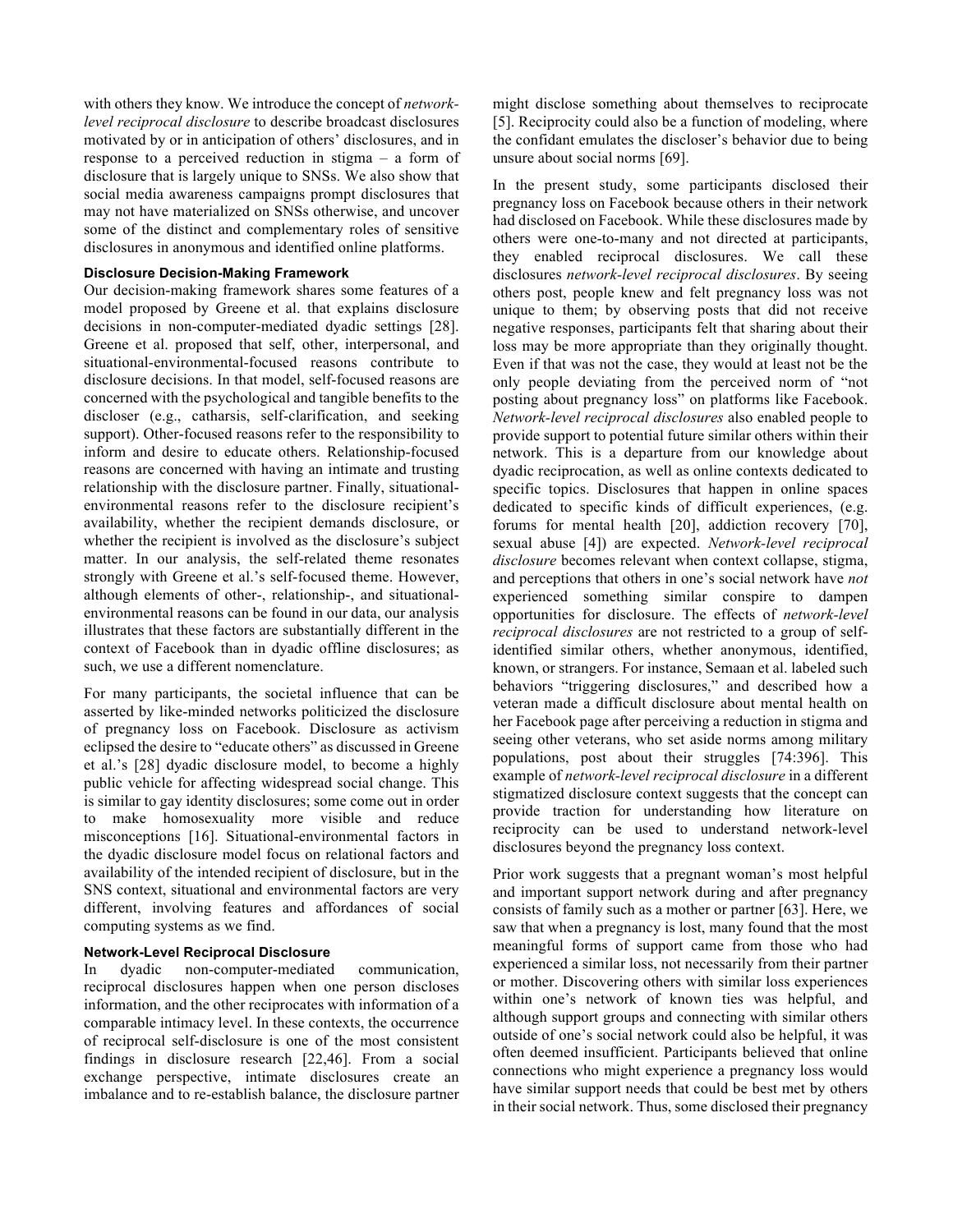loss on Facebook to affect change at the network level (rather than as political action at the societal level) and become a source of support for invisible and currently silent similar others in their network.

## **Awareness Campaigns as Facilitators of Sensitive Disclosures on SNSs**

Researchers have studied awareness campaigns on SNSs in terms of the content people share, and have criticized their effectiveness. For example, an analysis of tweets about breast cancer during Breast Cancer Awareness Month found that most tweets were of promotional and fundraising nature, rather than personal [18]. Other work suggests that awareness social media campaigns can reduce stigma associated with experiences such as mental illness [71] and other health topics [36], and have the possibility to change knowledge and attitudes at the population-level [71].

We argue that these campaigns can act as disclosure enablers that help alleviate some of the concerns around disclosing sensitive content on identified SNSs, by reducing perceived stigma. In the United States, October is Pregnancy and Infant Loss Awareness Month, and October  $15<sup>th</sup>$  is Pregnancy and Infant Loss Remembrance Day. We found that social media campaigns that encouraged sharing personal stories enabled disclosures that may not have occurred otherwise. For some, the awareness campaigns contributed to disclosures motivated by network-level, societal, and temporal factors or a combination thereof. Increased posts during awareness campaigns helped participants feel less alone, more comfortable with sharing, and perceive less stigma.

# **Design Implications**

We provide implications for how SNSs and researchers could design for *network-level reciprocal disclosures*. First, systems could enable finding similar others within one's social networks. Sensitive disclosures could be surfaced by newsfeed algorithms when they do happen, particularly to those who are demographically likely to share the experiences. This could lead to reduced perceived stigma and reciprocal disclosures at the network-level. Another idea, which has similarly been proposed in the context of depression [31], is to help people see the prevalence of pregnancy loss in their network by predicting how many in one's network may have experienced a pregnancy loss (e.g., based on demographics) or by eliciting these data and presenting it in an anonymized or identified form. We are pursuing some of these ideas in design experiments. Furthermore, algorithms during Pregnancy and Infant Loss Awareness month could boost posts with content about pregnancy loss to increase the visibility of this content, thus potentially enabling disclosures for those who would appreciate seeing others' disclosures and stories. We acknowledge that with visibility comes potential drawbacks or unintended consequences, such as visibility to unsupportive network members. Algorithm designs must balance visibility and discretion and further work is needed to understand the tradeoffs.

One way Facebook in particular could help reduce stigma surrounding pregnancy loss is to add an "I experienced a pregnancy loss" life event. Facebook allows people to add "life events" such as getting married or starting a new job. This feature currently includes options such as "expecting a baby" and "loss of a love one," however it does not acknowledge pregnancy loss as a significant life event. While people can create customized life events, platforms could make it easier and perhaps influence social norms by implementing more inclusive design choices.

We found that sensitive disclosures are sometimes only possible on Facebook because of prior anonymous disclosures elsewhere. Future work could experiment with a system that allows disclosing to one's Facebook network anonymously. We acknowledge that tie-based anonymous networks come with their own challenges [49], and that prior attempts such as Rooms (in which Facebook users could create an anonymous chat space), failed. However, we still see potential for future systems to explore anonymous disclosure and support exchange in ways that mitigate the challenges inherent in identified platforms.

## **CONCLUSION**

This work contributes a framework that explains disclosures of pregnancy loss on identified SNSs. This framework includes six types of decision factors: self-related, audiencerelated, societal, platform and affordance-related, networklevel, and temporal. While pregnancy loss was the focus in this paper, we suggest that this framework could be applicable to other sensitive disclosures on identified SNSs where people connect with others they know and use their physical world identities. We encourage researchers to evaluate our framework in other contexts. Within our framework, we introduce a theoretical construct, *networklevel reciprocal disclosure,* as a concept that can motivate social computing system designs to better promote sensitive disclosures and social support exchange. Further, we found that prior anonymous online participation facilitated disclosures of pregnancy loss on Facebook, that one-to-many disclosures on Facebook are appreciated because by doing so people in distress can avoid many painful one-to-one disclosures, and that social media awareness campaigns prompt disclosures motivated by network-level, societal, and temporal factors. Taken together, awareness campaigns, the efficiency of one-to-many disclosures, and opportunities for anonymous lower-risk disclosures elsewhere contribute to women's decisions to disclose pregnancy loss experiences on identified SNSs, which, through the mechanism of network-level reciprocation, creates an increasingly disclosure-friendly context for those who come after.

### **ACKNOWLEDGMENTS**

We thank the people who confided intimate stories of loss and the many individuals who helped our recruitment efforts. We are also grateful to the anonymous ACs, reviewers, and Oliver Haimson for helpful feedback and for supporting this work. This work was funded by the NSF grant #1253302.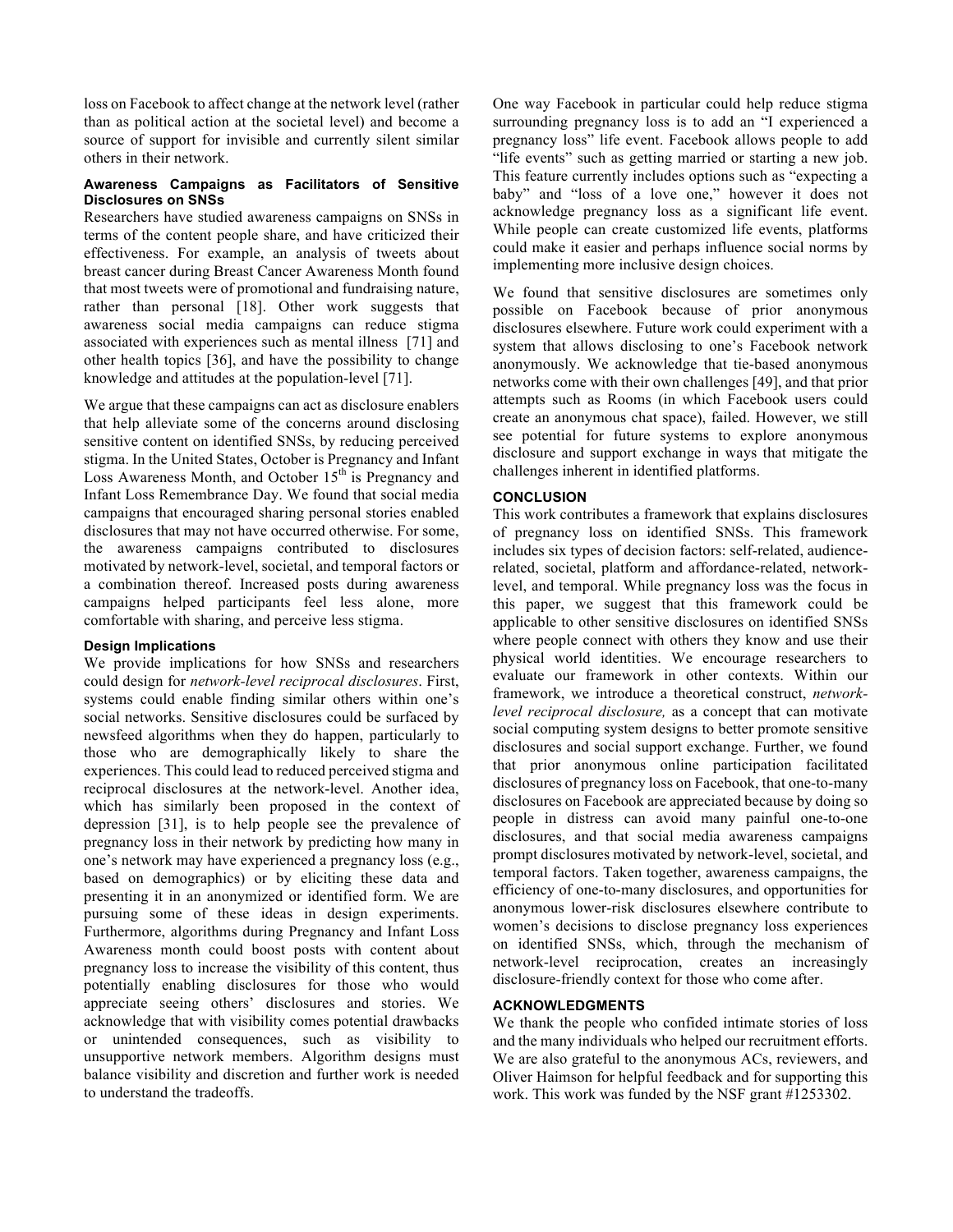## **REFERENCES**

- 1. Francesca Agostini, Fiorella Monti, Leonardo De Pascalis, Marcella Paterlini, Giovanni Battista La Sala, and Isaac Blickstein. 2011. Psychosocial support for infertile couples during assisted reproductive technology treatment. *Fertility and Sterility* 95, 2: 707–710. https://doi.org/10.1016/j.fertnstert.2010.06.011
- 2. Tawfiq Ammari, Meredith Ringel Morris, and Sarita Yardi Schoenebeck. 2014. Accessing Social Support and Overcoming Judgment on Social Media among Parents of Children with Special Needs. In *Proceedings of ICWSM 2014*.
- 3. Tawfiq Ammari and Sarita Schoenebeck. 2015. Understanding and Supporting Fathers and Fatherhood on Social Media Sites. In *Proceedings of the 33rd Annual ACM Conference on Human Factors in Computing Systems* (CHI '15), 1905–1914. https://doi.org/10.1145/2702123.2702205
- 4. Nazanin Andalibi, Oliver L. Haimson, Munmun De Choudhury, and Andrea Forte. 2016. Understanding Social Media Disclosures of Sexual Abuse Through the Lenses of Support Seeking and Anonymity. In *Proceedings of the 2016 CHI Conference on Human Factors in Computing Systems* (CHI '16), 3906–3918. https://doi.org/10.1145/2858036.2858096
- 5. Richard L Archer. 1979. Role of personality and the social situation. In *Self-disclosure: Origins, patterns, and implications of openness in interpersonal relationships* (G. J. Chelune). Jossey-Bass, San Francisco, CA, US.
- 6. Richard L Archer and Christie E Cook. 1986. Personalistic self-disclosure and attraction: Basis for relationship or scarce resource. *Social psychology quarterly*: 268–272.
- 7. Ifeyinwa V. Asiodu, Catherine M. Waters, Dawn E. Dailey, Kathryn A. Lee, and Audrey Lyndon. 2015. Breastfeeding and use of social media among first-time African American mothers. *Journal of obstetric, gynecologic, and neonatal nursing: JOGNN* 44, 2: 268– 278. https://doi.org/10.1111/1552-6909.12552
- 8. Natalya N. Bazarova and Yoon Hyung Choi. 2014. Self-Disclosure in Social Media: Extending the Functional Approach to Disclosure Motivations and Characteristics on Social Network Sites. *Journal of Communication* 64, 4: 635–657. https://doi.org/10.1111/jcom.12106
- 9. Natalya N. Bazarova, Yoon Hyung Choi, Janis Whitlock, Dan Cosley, and Victoria Sosik. 2017. Psychological distress and emotional expression on Facebook. *Cyberpsychology, Behavior, and Social Networking* 20, 3: 157–163.
- 10.Natalya N Bazarova, Jessie G Taft, Yoon Hyung Choi, and Dan Cosley. 2012. Managing impressions and relationships on Facebook: Self-presentational and relational concerns revealed through the analysis of language style. *Journal of Language and Social Psychology*: 0261927X12456384.
- 11.George A. Bonanno and Stacey Kaltman. 2001. The varieties of grief experience. *Clinical Psychology Review* 21, 5: 705–734. https://doi.org/10.1016/S0272- 7358(00)00062-3
- 12.Lyn Brierley-Jones, Rosalind Crawley, Samantha Lomax, and Susan Ayers. 2015. Stillbirth and Stigma: The Spoiling and Repair of Multiple Social Identities. *OMEGA - Journal of Death and Dying* 70, 2: 143–168. https://doi.org/10.2190/OM.70.2.a
- 13.Jed R. Brubaker, Gillian R. Hayes, and Paul Dourish. 2013. Beyond the Grave: Facebook as a Site for the Expansion of Death and Mourning. *The Information Society* 29, 3: 152–163. https://doi.org/10.1080/01972243.2013.777300
- 14.Moira Burke and Mike Develin. 2016. Once more with feeling: Supportive responses to social sharing on facebook. In *Proceedings of the 19th ACM Conference on Computer-Supported Cooperative Work & Social Computing*, 1462–1474. Retrieved from http://dl.acm.org/citation.cfm?id=2835199
- 15.Brant R Burleson, Terrance L Albrecht, and Irwin G Sarason. 1994. *Communication of social support: Messages, interactions, relationships, and community*. Sage Publications, Inc.
- 16.Roy Cain. 1991. Stigma Management and Gay Identity Development. *Social Work; Oxford* 36, 1: 67–73.
- 17.Stephenie R. Chaudoir and Jeffrey D. Fisher. 2010. The disclosure processes model: Understanding disclosure decision-making and post-disclosure outcomes among people living with a concealable stigmatized identity. *Psychological bulletin* 136, 2: 236–256. https://doi.org/10.1037/a0018193
- 18.Jae Eun Chung. 2017. Retweeting in health promotion: Analysis of tweets about Breast Cancer Awareness Month. *Computers in Human Behavior* 74: 112–119. https://doi.org/10.1016/j.chb.2017.04.025
- 19.Denise Côté-Arsenault and Marsha Mason Freije. 2004. Support Groups Helping Women Through Pregnancies after Loss. *Western Journal of Nursing Research* 26, 6: 650–670. https://doi.org/10.1177/0193945904265817
- 20.Munmun De Choudhury and Sushovan De. 2014. Mental Health Discourse on reddit: Self-Disclosure, Social Support, and Anonymity. In *Proceedings of the International AAAI Conference on Weblogs and Social Media*.
- 21.Valerian J Derlega and Janusz Grzelak. 1979. Appropriateness of self-disclosure. *Self-disclosure: Origins, patterns, and implications of openness in interpersonal relationships*: 151–176.
- 22.Kathryn Dindia. 2002. Self-disclosure research: Knowledge through meta-analysis. *Interpersonal communication research: Advances through metaanalysis*: 169–185.
- 23.Pamela A. Geller. 2012. The role of emerging technology in women's response to pregnancy loss. *Expert Review of Obstetrics & Gynecology* 7, 1: 19–23. https://doi.org/10.1586/eog.11.80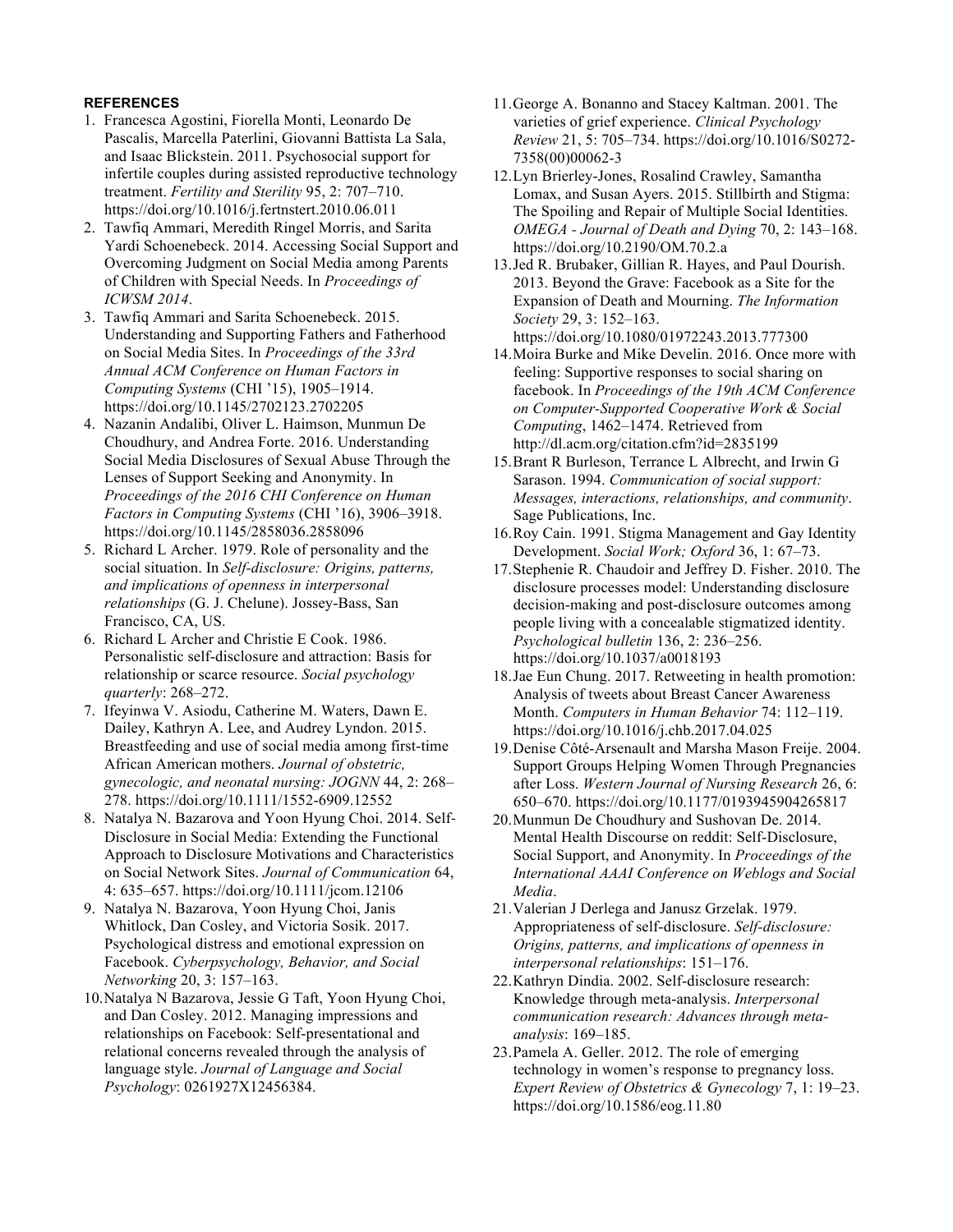24.Lorna Gibson and Vicki L. Hanson. 2013. Digital Motherhood: How Does Technology Help New Mothers? In *Proceedings of the SIGCHI Conference on Human Factors in Computing Systems* (CHI '13), 313– 322. https://doi.org/10.1145/2470654.2470700

25.Erving Goffman. 1959. The presentation of self in everyday life.

- 26.Erving Goffman. 1986. *Stigma: notes on the management of spoiled identity*. Simon & Schuster, New York.
- 27.Kimberly R. Goldner. 2008. Self disclosure on social networking websites and relationship quality in late adolescence. Dissertation/Thesis.
- 28.Kathryn Greene, Valerian J Derlega, and Alicia Mathews. 2006. Self-disclosure in personal relationships. In *The Cambridge handbook of personal relationships*.
- 29.Oliver L Haimson, Nazanin Andalibi, Munmun De Choudhury, and Gillian R Hayes. 2017. Relationship breakup disclosures and media ideologies on Facebook. *New Media & Society*: 1461444817711402. https://doi.org/10.1177/1461444817711402
- 30.Oliver L. Haimson, Jed R. Brubaker, Lynn Dombrowski, and Gillian R. Hayes. 2015. Disclosure, Stress, and Support During Gender Transition on Facebook. In *Proceedings of the 18th ACM Conference on Computer Supported Cooperative Work & Social Computing* (CSCW '15), 1176–1190. https://doi.org/10.1145/2675133.2675152
- 31.Oliver L. Haimson, Kathryn Ringland, Simone Simpson, and Christine T. Wolf. 2014. Using Depression Analytics to Reduce Stigma via Social Media: BlueFriends. Retrieved August 9, 2017 from https://www.ideals.illinois.edu/handle/2142/48827
- 32.Keith Hampton, Lauren Sessions Goulet, Lee Rainie, and Kristen Purcell. 2011. Social networking sites and our lives. *Pew Research Center: Internet, Science & Tech*. Retrieved August 3, 2017 from http://www.pewinternet.org/2011/06/16/socialnetworking-sites-and-our-lives/
- 33.Sarah Hardy and Rebecca Kukla. 2015. Making Sense of Miscarriage Online. *Journal of Social Philosophy* 46, 1: 106–125. https://doi.org/10.1111/josp.12089
- 34.Gillian R. Hayes, Karen G. Cheng, Sen H. Hirano, Karen P. Tang, Marni S. Nagel, and Dianne E. Baker. 2014. Estrellita: A Mobile Capture and Access Tool for the Support of Preterm Infants and Their Caregivers. *ACM Trans. Comput.-Hum. Interact.* 21, 3: 19:1–19:28. https://doi.org/10.1145/2617574
- 35.Bernie Hogan. 2010. The presentation of self in the age of social media: Distinguishing performances and exhibitions online. *Bulletin of Science, Technology & Society*: 0270467610385893.
- 36.Li-Ling Huang, James F. Thrasher, Yuan Jiang, Qiang Li, Geoffrey T. Fong, Yvette Chang, Katrina M. Walsemann, and Daniela B. Friedman. 2015. Impact of the 'Giving Cigarettes is Giving Harm' campaign on

knowledge and attitudes of Chinese smokers. *Tobacco Control* 24, Suppl 4: iv28-iv34. https://doi.org/10.1136/tobaccocontrol-2013-051475

- 37.Jennifer Leanne Fairchild. 2009. What might have been-The communication of social support and women's post-miscarriage narrative reconstruction. University of Kentucky.
- 38.Sophia Alice Johnson. 2014. "Maternal Devices", Social Media and the Self-Management of Pregnancy, Mothering and Child Health. *Societies* 4, 2: 330–350. https://doi.org/10.3390/soc4020330
- 39.Elaine Kasket. 2009. Protocol for Responding to Participant Distress, Adapted Version for Telephone/Skype.
- 40.Anette Kersting, Kristin Kroker, Sarah Schlicht, and Birgit Wagner. 2011. Internet-based treatment after pregnancy loss: concept and case study. *Journal of Psychosomatic Obstetrics & Gynecology* 32, 2: 72–78. https://doi.org/10.3109/0167482X.2011.553974
- 41.Jessica Killeen. 2015. The rules of bereavement work: emotion work in online perinatal loss support groups. *BMC Pregnancy and Childbirth* 15, 1: A16. https://doi.org/10.1186/1471-2393-15-S1-A16
- 42.Ohbyung Kwon and Yixing Wen. 2010. An empirical study of the factors affecting social network service use. *Computers in Human Behavior* 26, 2: 254–263. https://doi.org/10.1016/j.chb.2009.04.011
- 43.Airi Lampinen, Vilma Lehtinen, Asko Lehmuskallio, and Sakari Tamminen. 2011. We'Re in It Together: Interpersonal Management of Disclosure in Social Network Services. In *Proceedings of the SIGCHI Conference on Human Factors in Computing Systems* (CHI '11), 3217–3226. https://doi.org/10.1145/1978942.1979420
- 44.Airi Lampinen, Sakari Tamminen, and Antti Oulasvirta. 2009. All My People Right Here, Right Now: management of group co-presence on a social networking site. 281–290. https://doi.org/10.1145/1531674.1531717
- 45.Dale G. Larson and Robert L. Chastain. 1990. Self-Concealment: Conceptualization, Measurement, and Health Implications. *Journal of Social and Clinical Psychology* 9, 4: 439–455. https://doi.org/10.1521/jscp.1990.9.4.439
- 46.J. P. Laurenceau, L. F. Barrett, and P. R. Pietromonaco. 1998. Intimacy as an interpersonal process: The importance of self-disclosure, partner disclosure, and perceived partner responsiveness in interpersonal exchanges. *Journal of Personality and Social Psychology* 74, 5: 1238–1251.
- 47.Irving G. Leon. 1992. *When a Baby Dies: Psychotherapy for Pregnancy and Newborn Loss*. Yale University Press.
- 48.Han Lin, William Tov, and Lin Qiu. 2014. Emotional disclosure on social networking sites: The role of network structure and psychological needs. *Computers*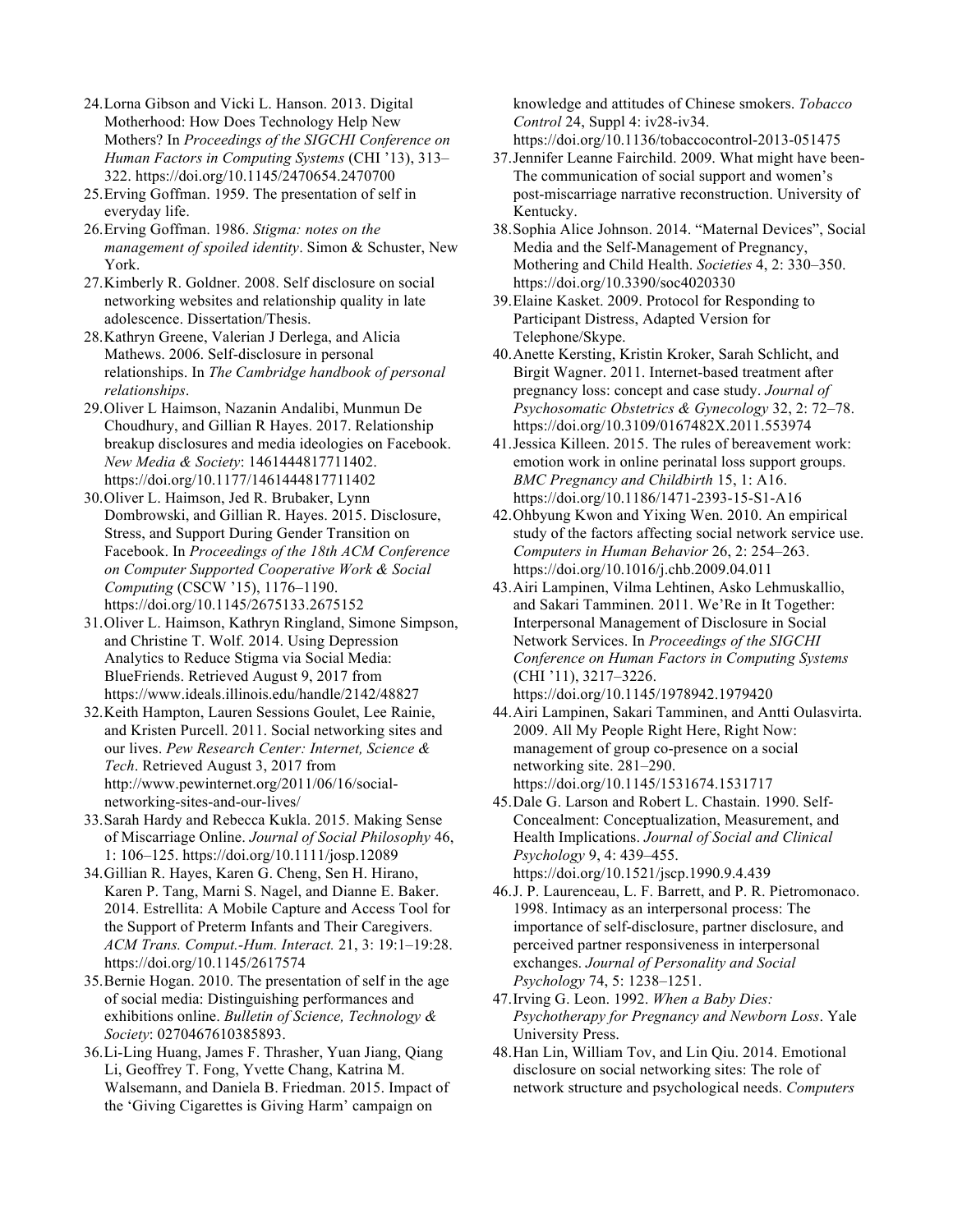*in Human Behavior* 41: 342–350. https://doi.org/10.1016/j.chb.2014.09.045

- 49.Xiao Ma, Nazanin Andalibi, Louise Barkhuus, and Mor Naaman. 2017. "People Are Either Too Fake or Too Real": Opportunities and Challenges in Tie-Based Anonymity. In *Proceedings of the 2017 CHI Conference on Human Factors in Computing Systems* (CHI '17), 1781–1793. https://doi.org/10.1145/3025453.3025956
- 50.Alice E. Marwick and danah boyd. 2011. I tweet honestly, I tweet passionately: Twitter users, context collapse, and the imagined audience. *New Media & Society* 13, 1: 114–133. https://doi.org/10.1177/1461444810365313
- 51.Alice Marwick and Nicole B. Ellison. 2012. "There Isn't Wifi in Heaven!" Negotiating Visibility on Facebook Memorial Pages. *Journal of Broadcasting & Electronic Media* 56, 3: 378–400.
- https://doi.org/10.1080/08838151.2012.705197 52.Michael Massimi and Ronald M. Baecker. 2011. Dealing with Death in Design: Developing Systems for the Bereaved. In *Proceedings of the SIGCHI Conference on Human Factors in Computing Systems* (CHI '11),
- 1001–1010. https://doi.org/10.1145/1978942.1979092 53.Michael Massimi, Jill P. Dimond, and Christopher A. Le Dantec. 2012. Finding a New Normal: The Role of Technology in Life Disruptions. In *Proceedings of the ACM 2012 Conference on Computer Supported Cooperative Work* (CSCW '12), 719–728. https://doi.org/10.1145/2145204.2145314
- 54.Tsubasa Morioka, Nicole B. Ellison, and Michael Brown. 2016. Identity Work on Social Media Sites: Disadvantaged Students' College Transition Processes. In *Proceedings of the 19th ACM Conference on Computer-Supported Cooperative Work & Social Computing* (CSCW '16), 848–859. https://doi.org/10.1145/2818048.2819959
- 55.Meredith Ringel Morris. 2014. Social Networking Site Use by Mothers of Young Children. In *Proceedings of the 17th ACM Conference on Computer Supported Cooperative Work & Social Computing* (CSCW '14), 1272–1282. https://doi.org/10.1145/2531602.2531603
- 56.Christine Moulder. 1994. Towards a Preliminary Framework for Understanding Pregnancy Loss. *Journal of Reproductive and Infant Psychology* 12, 1: 65–67.
- 57.Joann O'Leary PhD MPH MS. 2009. Never a simple journey: pregnancy following perinatal loss. *Bereavement Care* 28, 2: 12–17. https://doi.org/10.1080/02682620902996004
- 58.Shirley A. Murphy, L. Clark Johnson, and Janet Lohan. 2003. Finding Meaning in a Child's Violent Death: A Five-Year Prospective Analysis of Parents' Personal Narratives and Empirical Data. *Death Studies* 27, 5: 381–404. https://doi.org/10.1080/07481180302879
- 59.R. Neugebauer, J. Kline, P. O'Connor, P. Shrout, J. Johnson, A. Skodol, J. Wicks, and M. Susser. 1992. Determinants of depressive symptoms in the early weeks

after miscarriage. *American Journal of Public Health* 82, 10: 1332–1339.

- 60.Mark W. Newman, Debra Lauterbach, Sean A. Munson, Paul Resnick, and Margaret E. Morris. 2011. It's Not That I Don'T Have Problems, I'M Just Not Putting Them on Facebook: Challenges and Opportunities in Using Online Social Networks for Health. In *Proceedings of the ACM 2011 Conference on Computer Supported Cooperative Work* (CSCW '11), 341–350. https://doi.org/10.1145/1958824.1958876
- 61.Julia Omarzu. 2000. A Disclosure Decision Model: Determining How and When Individuals Will Self-Disclose. *Personality and Social Psychology Review* 4, 2: 174–185.

https://doi.org/10.1207/S15327957PSPR0402\_05

- 62.Tamara Peyton, Erika Poole, Madhu Reddy, Jennifer Kraschnewski, and Cynthia Chuang. 2014. "Every Pregnancy is Different": Designing mHealth for the Pregnancy Ecology. In *Proceedings of the 2014 Conference on Designing Interactive Systems* (DIS '14), 577–586. https://doi.org/10.1145/2598510.2598572
- 63.Annu Prabhakar, Lucia Guerra-Reyes, Anne Effron, Vanessa M. Kleinschmidt, Maggie Driscoll, Charles Peters, Vanessa Pereira, Majdah Alshehri, Tom Ongwere, and Katie A. Siek. 2017. " Let Me Know If You Need Anything " : Support Realities of New Mothers. In *Proceedings of Pervasive Health*.
- 64.Antonia Quadara. 2008. *Responding to young people disclosing sexual assault: A resource for schools*. Australian Institute of Family Studies.
- 65.Diane M. Quinn, Michelle K. Williams, Francisco Quintana, Jennifer L. Gaskins, Nicole M. Overstreet, Alefiyah Pishori, Valerie A. Earnshaw, Giselle Perez, and Stephenie R. Chaudoir. 2014. Examining Effects of Anticipated Stigma, Centrality, Salience, Internalization, and Outness on Psychological Distress for People with Concealable Stigmatized Identities. *PLOS ONE* 9, 5: e96977. https://doi.org/10.1371/journal.pone.0096977
- 66.Leonard Reinecke and Sabine Trepte. 2014. Authenticity and well-being on social network sites: A two-wave longitudinal study on the effects of online authenticity and the positivity bias in SNS communication. *Computers in Human Behavior* 30, 0: 95–102. https://doi.org/10.1016/j.chb.2013.07.030
- 67.Bernard Rimé. 2009. Emotion elicits the social sharing of emotion: Theory and empirical review. *Emotion Review* 1, 1: 60–85.
- 68.Craig Ross, R. Robert Orr, Emily S. Orr, Mia Sisic, Jaime M. Arseneault, and Mary G. Simmering. 2009. Personality and motivations associated with Facebook use. *Computers in Human Behavior* 25, 2: 578–586. https://doi.org/10.1016/j.chb.2008.12.024
- 69.Zick Rubin. 1975. Disclosing Oneself to a Stranger: Reciprocity and Its Limits. *Journal of Experimental Social Psychology*.
- 70.Sabirat Rubya and Svetlana Yarosh. 2017. Video-Mediated Peer Support in an Online Community for